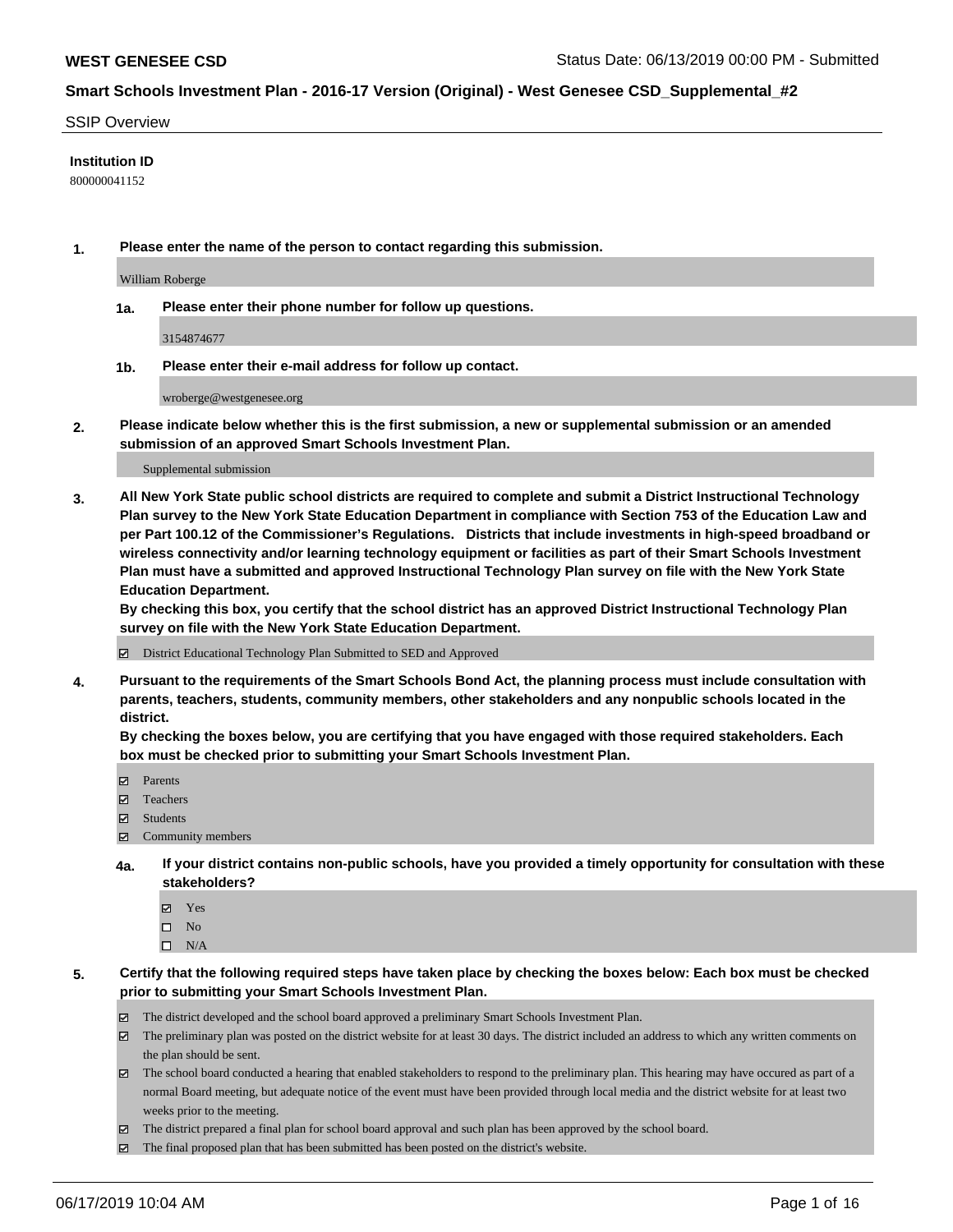SSIP Overview

**5a. Please upload the proposed Smart Schools Investment Plan (SSIP) that was posted on the district's website, along with any supporting materials. Note that this should be different than your recently submitted Educational Technology Survey. The Final SSIP, as approved by the School Board, should also be posted on the website and remain there during the course of the projects contained therein.**

SSIP - Phase 2 - PDF Version.pdf

**5b. Enter the webpage address where the final Smart Schools Investment Plan is posted. The Plan should remain posted for the life of the included projects.**

https://www.westgenesee.org/academics/instructional-technology/smart-bonds-spending-plan/

**6. Please enter an estimate of the total number of students and staff that will benefit from this Smart Schools Investment Plan based on the cumulative projects submitted to date.**

5,183

**7. An LEA/School District may partner with one or more other LEA/School Districts to form a consortium to pool Smart Schools Bond Act funds for a project that meets all other Smart School Bond Act requirements. Each school district participating in the consortium will need to file an approved Smart Schools Investment Plan for the project and submit a signed Memorandum of Understanding that sets forth the details of the consortium including the roles of each respective district.**

 $\Box$  The district plans to participate in a consortium to partner with other school district(s) to implement a Smart Schools project.

## **8. Please enter the name and 6-digit SED Code for each LEA/School District participating in the Consortium.**

| Partner LEA/District | <b>ISED BEDS Code</b> |
|----------------------|-----------------------|
| (No Response)        | (No Response)         |

#### **9. Please upload a signed Memorandum of Understanding with all of the participating Consortium partners.**

(No Response)

**10. Your district's Smart Schools Bond Act Allocation is:**

\$2,847,843

**11. Enter the budget sub-allocations by category that you are submitting for approval at this time. If you are not budgeting SSBA funds for a category, please enter 0 (zero.) If the value entered is \$0, you will not be required to complete that survey question.**

|                                       | Sub-<br>Allocations |
|---------------------------------------|---------------------|
| <b>School Connectivity</b>            | $\mathbf 0$         |
| Connectivity Projects for Communities | $\Omega$            |
| Classroom Technology                  | 1,085,005           |
| Pre-Kindergarten Classrooms           | 0                   |
| Replace Transportable Classrooms      | 0                   |
| High-Tech Security Features           | $\Omega$            |
| Totals:                               | 1,085,005           |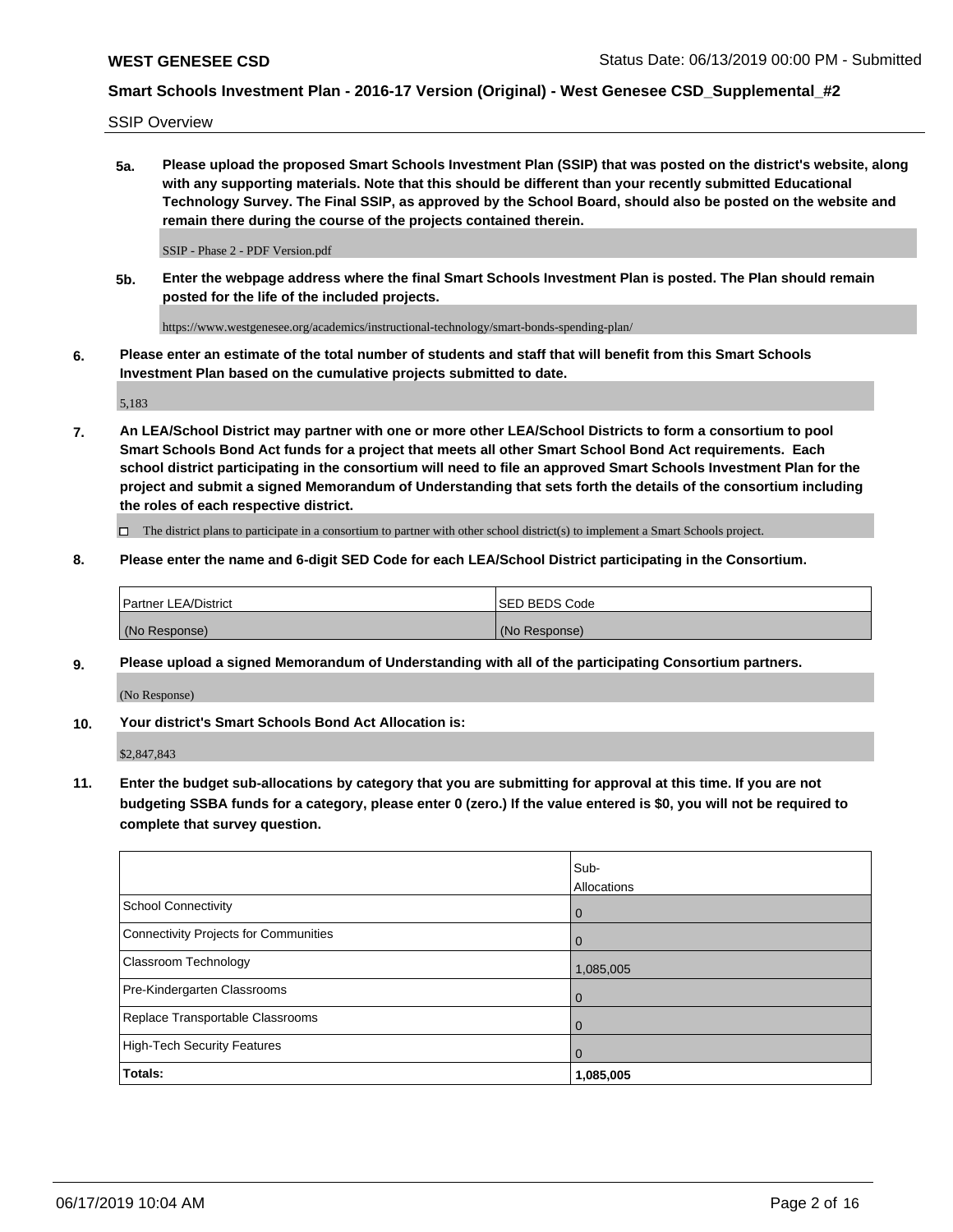School Connectivity

- **1. In order for students and faculty to receive the maximum benefit from the technology made available under the Smart Schools Bond Act, their school buildings must possess sufficient connectivity infrastructure to ensure that devices can be used during the school day. Smart Schools Investment Plans must demonstrate that:**
	- **• sufficient infrastructure that meets the Federal Communications Commission's 100 Mbps per 1,000 students standard currently exists in the buildings where new devices will be deployed, or**
	- **• is a planned use of a portion of Smart Schools Bond Act funds, or**
	- **• is under development through another funding source.**

**Smart Schools Bond Act funds used for technology infrastructure or classroom technology investments must increase the number of school buildings that meet or exceed the minimum speed standard of 100 Mbps per 1,000 students and staff within 12 months. This standard may be met on either a contracted 24/7 firm service or a "burstable" capability. If the standard is met under the burstable criteria, it must be:**

**1. Specifically codified in a service contract with a provider, and**

**2. Guaranteed to be available to all students and devices as needed, particularly during periods of high demand, such as computer-based testing (CBT) periods.**

**Please describe how your district already meets or is planning to meet this standard within 12 months of plan submission.**

(No Response)

**1a. If a district believes that it will be impossible to meet this standard within 12 months, it may apply for a waiver of this requirement, as described on the Smart Schools website. The waiver must be filed and approved by SED prior to submitting this survey.**

 $\Box$  By checking this box, you are certifying that the school district has an approved waiver of this requirement on file with the New York State Education Department.

#### **2. Connectivity Speed Calculator (Required)**

|                         | Number of<br><b>Students</b> | Multiply by<br>100 Kbps | Divide by 1000 Current Speed<br>to Convert to<br>Required<br>l Speed in Mb | lin Mb           | Expected<br>Speed to be<br>Attained Within   Required<br>12 Months | <b>Expected Date</b><br>When<br>Speed Will be<br>Met |
|-------------------------|------------------------------|-------------------------|----------------------------------------------------------------------------|------------------|--------------------------------------------------------------------|------------------------------------------------------|
| <b>Calculated Speed</b> | (No<br>Response)             | (No Response)           | (No<br>Response)                                                           | (No<br>Response) | (No<br>Response)                                                   | (No<br>Response)                                     |

**3. Describe how you intend to use Smart Schools Bond Act funds for high-speed broadband and/or wireless connectivity projects in school buildings.**

(No Response)

**4. Describe the linkage between the district's District Instructional Technology Plan and the proposed projects. (There should be a link between your response to this question and your response to Question 1 in Part E. Curriculum and Instruction "What are the district's plans to use digital connectivity and technology to improve teaching and learning?)**

(No Response)

**5. If the district wishes to have students and staff access the Internet from wireless devices within the school building, or in close proximity to it, it must first ensure that it has a robust Wi-Fi network in place that has sufficient bandwidth to meet user demand.**

**Please describe how you have quantified this demand and how you plan to meet this demand.**

(No Response)

**6. As indicated on Page 5 of the guidance, the Office of Facilities Planning will have to conduct a preliminary review**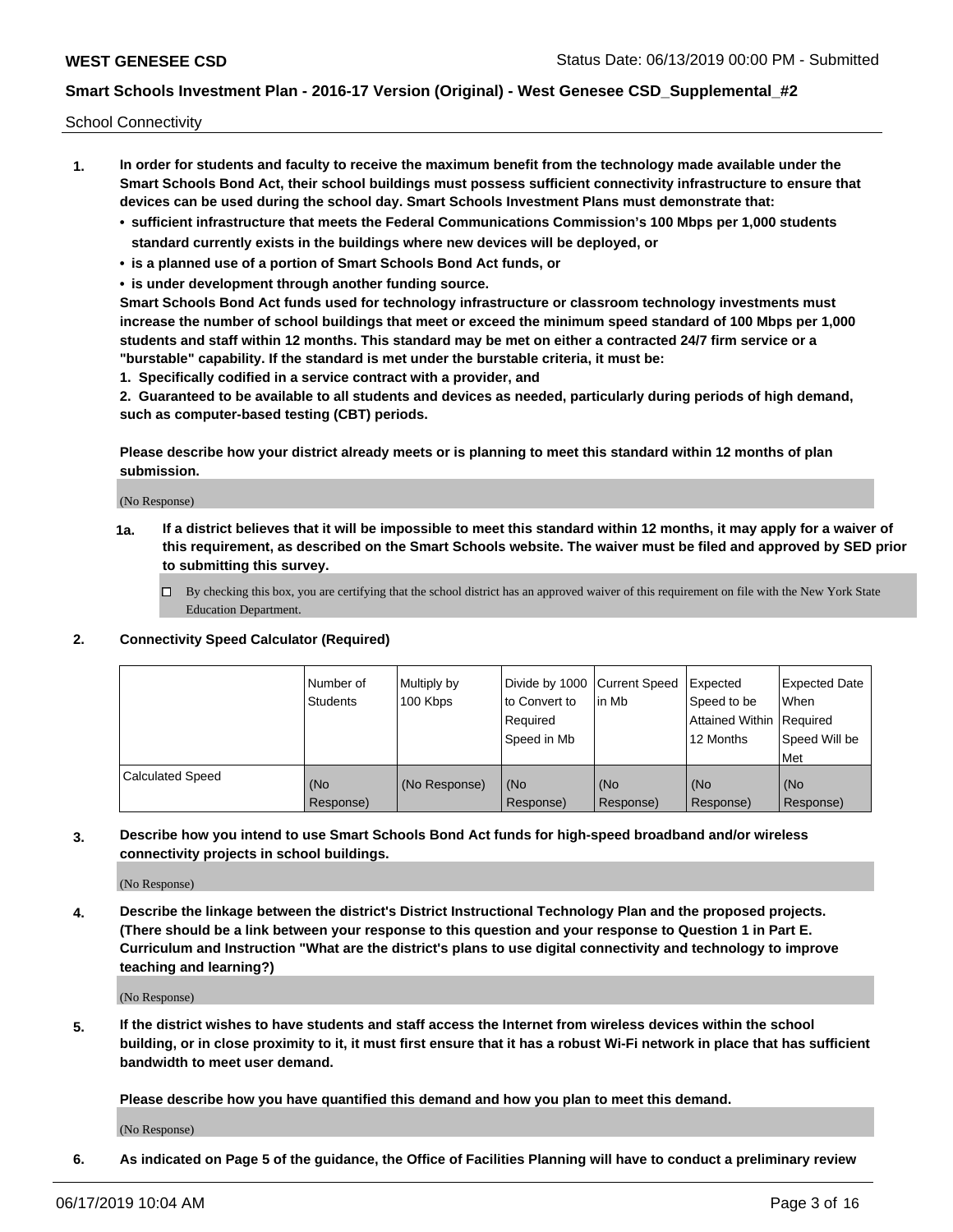School Connectivity

**of all capital projects, including connectivity projects.**

**Please indicate on a separate row each project number given to you by the Office of Facilities Planning.**

| Project Number |  |
|----------------|--|
|                |  |
| (No Response)  |  |
|                |  |

**7. Certain high-tech security and connectivity infrastructure projects may be eligible for an expedited review process as determined by the Office of Facilities Planning.**

**Was your project deemed eligible for streamlined review?**

(No Response)

**8. Include the name and license number of the architect or engineer of record.**

| Name          | License Number |
|---------------|----------------|
| (No Response) | (No Response)  |

**9. If you are submitting an allocation for School Connectivity complete this table. Note that the calculated Total at the bottom of the table must equal the Total allocation for this category that you entered in the SSIP Overview overall budget.** 

|                                            | Sub-          |
|--------------------------------------------|---------------|
|                                            | Allocation    |
| Network/Access Costs                       | (No Response) |
| Outside Plant Costs                        | (No Response) |
| School Internal Connections and Components | (No Response) |
| <b>Professional Services</b>               | (No Response) |
| Testing                                    | (No Response) |
| <b>Other Upfront Costs</b>                 | (No Response) |
| <b>Other Costs</b>                         | (No Response) |
| Totals:                                    | 0             |

**10. Please detail the type, quantity, per unit cost and total cost of the eligible items under each sub-category. This is especially important for any expenditures listed under the "Other" category. All expenditures must be eligible for tax-exempt financing to be reimbursed through the SSBA. Sufficient detail must be provided so that we can verify this is the case. If you have any questions, please contact us directly through smartschools@nysed.gov. NOTE: Wireless Access Points should be included in this category, not under Classroom Educational Technology, except those that will be loaned/purchased for nonpublic schools.**

| Select the allowable expenditure | Item to be purchased | Quantity      | <b>Cost per Item</b> | <b>Total Cost</b> |
|----------------------------------|----------------------|---------------|----------------------|-------------------|
| type.                            |                      |               |                      |                   |
| Repeat to add another item under |                      |               |                      |                   |
| each type.                       |                      |               |                      |                   |
| (No Response)                    | (No Response)        | (No Response) | (No Response)        | (No Response)     |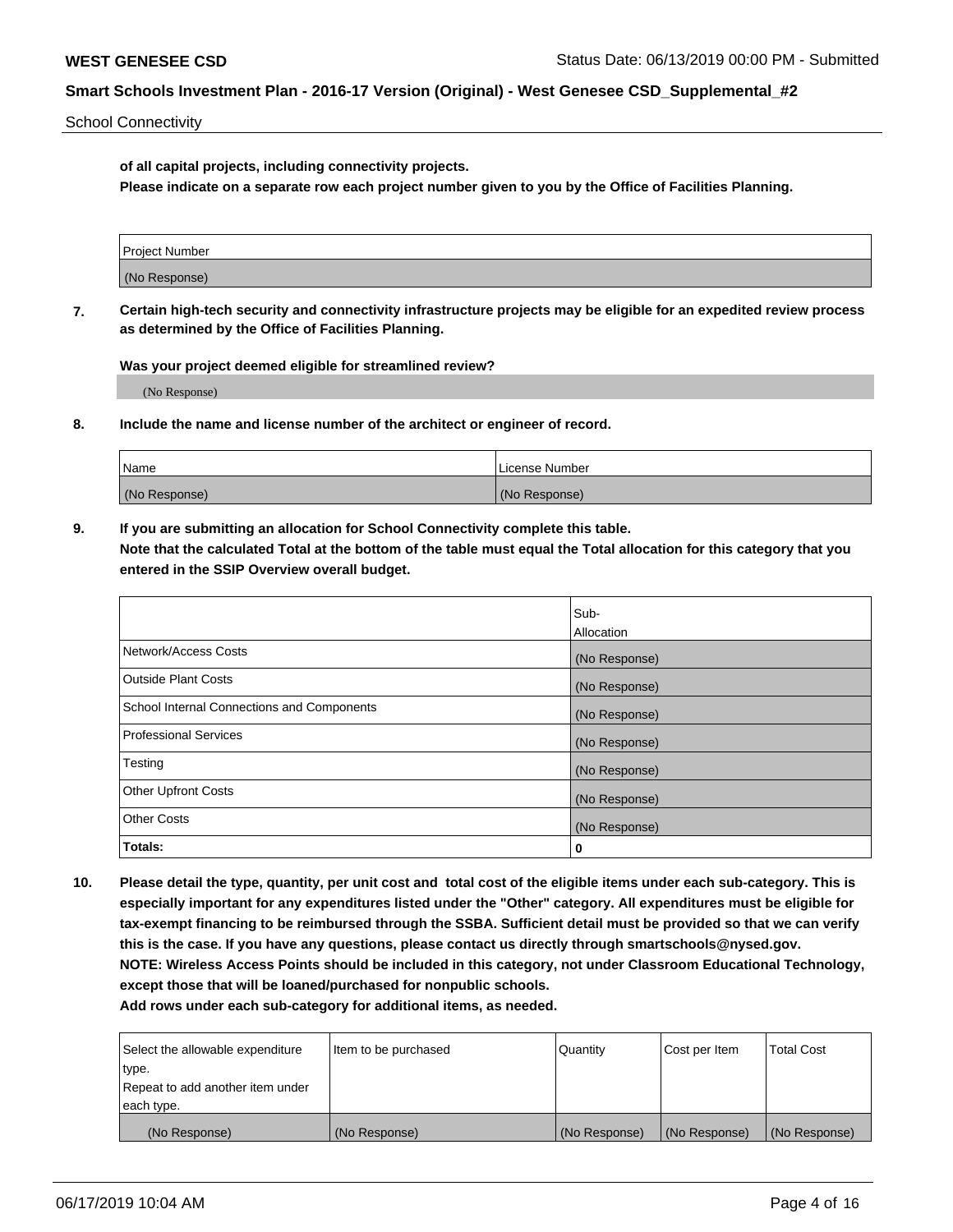Community Connectivity (Broadband and Wireless)

**1. Describe how you intend to use Smart Schools Bond Act funds for high-speed broadband and/or wireless connectivity projects in the community.**

(No Response)

**2. Please describe how the proposed project(s) will promote student achievement and increase student and/or staff access to the Internet in a manner that enhances student learning and/or instruction outside of the school day and/or school building.**

(No Response)

**3. Community connectivity projects must comply with all the necessary local building codes and regulations (building and related permits are not required prior to plan submission).**

 $\Box$  I certify that we will comply with all the necessary local building codes and regulations.

**4. Please describe the physical location of the proposed investment.**

(No Response)

**5. Please provide the initial list of partners participating in the Community Connectivity Broadband Project, along with their Federal Tax Identification (Employer Identification) number.**

| <b>Project Partners</b> | Federal ID#   |
|-------------------------|---------------|
| (No Response)           | (No Response) |

**6. If you are submitting an allocation for Community Connectivity, complete this table.**

**Note that the calculated Total at the bottom of the table must equal the Total allocation for this category that you entered in the SSIP Overview overall budget.**

|                                    | Sub-Allocation |
|------------------------------------|----------------|
| Network/Access Costs               | (No Response)  |
| <b>Outside Plant Costs</b>         | (No Response)  |
| <b>Tower Costs</b>                 | (No Response)  |
| <b>Customer Premises Equipment</b> | (No Response)  |
| <b>Professional Services</b>       | (No Response)  |
| Testing                            | (No Response)  |
| <b>Other Upfront Costs</b>         | (No Response)  |
| <b>Other Costs</b>                 | (No Response)  |
| Totals:                            | 0              |

**7. Please detail the type, quantity, per unit cost and total cost of the eligible items under each sub-category. This is especially important for any expenditures listed under the "Other" category. All expenditures must be capital-bond eligible to be reimbursed through the SSBA. If you have any questions, please contact us directly through smartschools@nysed.gov.**

| Select the allowable expenditure | Item to be purchased | Quantity      | Cost per Item | <b>Total Cost</b> |
|----------------------------------|----------------------|---------------|---------------|-------------------|
| type.                            |                      |               |               |                   |
| Repeat to add another item under |                      |               |               |                   |
| each type.                       |                      |               |               |                   |
| (No Response)                    | (No Response)        | (No Response) | (No Response) | (No Response)     |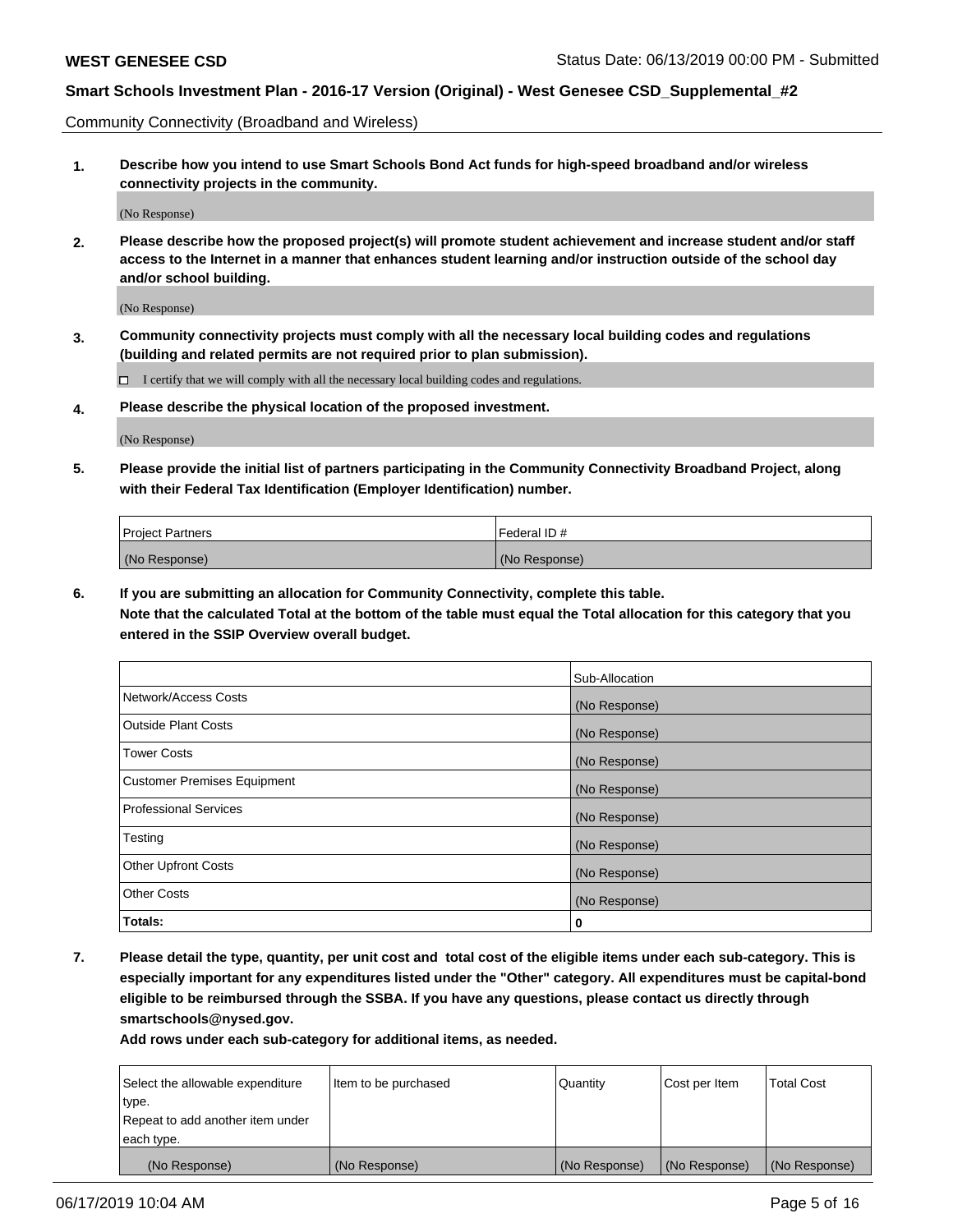### Classroom Learning Technology

**1. In order for students and faculty to receive the maximum benefit from the technology made available under the Smart Schools Bond Act, their school buildings must possess sufficient connectivity infrastructure to ensure that devices can be used during the school day. Smart Schools Investment Plans must demonstrate that sufficient infrastructure that meets the Federal Communications Commission's 100 Mbps per 1,000 students standard currently exists in the buildings where new devices will be deployed, or is a planned use of a portion of Smart Schools Bond Act funds, or is under development through another funding source. Smart Schools Bond Act funds used for technology infrastructure or classroom technology investments must increase the number of school buildings that meet or exceed the minimum speed standard of 100 Mbps per 1,000 students and staff within 12 months. This standard may be met on either a contracted 24/7 firm service or a "burstable" capability. If the standard is met under the burstable criteria, it must be:**

**1. Specifically codified in a service contract with a provider, and**

**2. Guaranteed to be available to all students and devices as needed, particularly during periods of high demand, such as computer-based testing (CBT) periods.**

**Please describe how your district already meets or is planning to meet this standard within 12 months of plan submission.**

The district contracts with the Central New York Regional Information Center (CNYRIC) for Internet connectivity. The district has purchased 477MB of Internet for the 2018-19 school year under Service Code TLC-06. Connectivity between buildings is 10GB and is leased through the CNYRIC under TLC-12. Connectivity within the buildings is 1GB per each network drop.

- **1a. If a district believes that it will be impossible to meet this standard within 12 months, it may apply for a waiver of this requirement, as described on the Smart Schools website. The waiver must be filed and approved by SED prior to submitting this survey.**
	- By checking this box, you are certifying that the school district has an approved waiver of this requirement on file with the New York State Education Department.

#### **2. Connectivity Speed Calculator (Required)**

|                  | l Number of<br><b>Students</b> | Multiply by<br>100 Kbps | Divide by 1000 Current Speed<br>to Convert to<br>Required<br>Speed in Mb | lin Mb | Expected<br>Speed to be<br>Attained Within   Required<br>12 Months | <b>Expected Date</b><br><b>When</b><br>Speed Will be<br>Met |
|------------------|--------------------------------|-------------------------|--------------------------------------------------------------------------|--------|--------------------------------------------------------------------|-------------------------------------------------------------|
| Calculated Speed | 4.738                          | 473.800                 | 474                                                                      | 477    | 477                                                                | <b>Currently Met</b>                                        |

**3. If the district wishes to have students and staff access the Internet from wireless devices within the school building, or in close proximity to it, it must first ensure that it has a robust Wi-Fi network in place that has sufficient bandwidth to meet user demand.**

**Please describe how you have quantified this demand and how you plan to meet this demand.**

The district completed a technology capital project Fall of 2015 that entailed a complete infrastructure upgrade. This upgrade included all new wiring pushing internal bandwidth to 1GB per drop and 10GB between buildings. The district also implemented wireless campus in all of its buildings based on recommendations from a prior wireless survey.

**4. All New York State public school districts are required to complete and submit an Instructional Technology Plan survey to the New York State Education Department in compliance with Section 753 of the Education Law and per Part 100.12 of the Commissioner's Regulations.**

**Districts that include educational technology purchases as part of their Smart Schools Investment Plan must have a submitted and approved Instructional Technology Plan survey on file with the New York State Education Department.**

By checking this box, you are certifying that the school district has an approved Instructional Technology Plan survey on file with the New York State Education Department.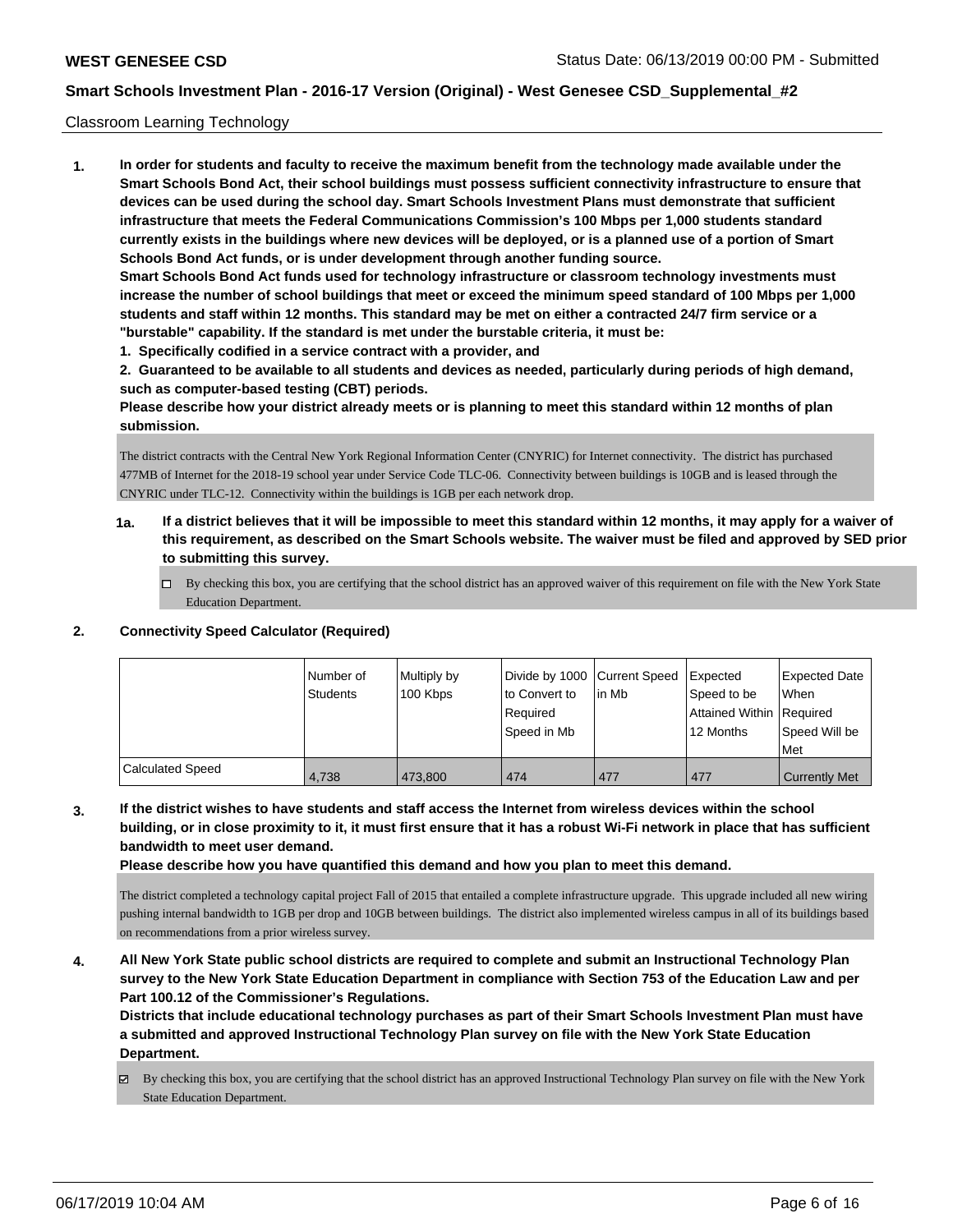### Classroom Learning Technology

**5. Describe the devices you intend to purchase and their compatibility with existing or planned platforms or systems. Specifically address the adequacy of each facility's electrical, HVAC and other infrastructure necessary to install and support the operation of the planned technology.**

The devices we plan to purchase are listed below. The district completed a capital project in 2016 and any electrical, HVAC, or other infrastructure improvements were taken into account to install and support the operation of the planned technology.

- Chromebooks
- Chromebook Charging Carts
- Interactive Panels and Mounts
- iPads and Cases
- iPad Charging Carts
- **6. Describe how the proposed technology purchases will:**
	- **> enhance differentiated instruction;**
	- **> expand student learning inside and outside the classroom;**
	- **> benefit students with disabilities and English language learners; and**
	- **> contribute to the reduction of other learning gaps that have been identified within the district.**

**The expectation is that districts will place a priority on addressing the needs of students who struggle to succeed in a rigorous curriculum. Responses in this section should specifically address this concern and align with the district's Instructional Technology Plan (in particular Question 2 of E. Curriculum and Instruction: "Does the district's instructional technology plan address the needs of students with disabilities to ensure equitable access to instruction, materials and assessments?" and Question 3 of the same section: "Does the district's instructional technology plan address the provision of assistive technology specifically for students with disabilities to ensure access to and participation in the general curriculum?"**

**The proposed purchases will allow greater student access in the general, special, RtI, and ELL populations. Each area was surveyed in instructional technology needs related to current and future program goals. With a strong district movement towards Google (G Suite for Education), Chromebooks are a valuable tool assisting teachers with differentiated instruction and learning inside and outside the classroom. The use of G Suite tools like Google Classroom will support differentiated instruction as teachers will have the ability to share content with all students or selected students as needed. Google Classroom also provides students with 24/7 access to instructional materials and interactive discussions to extend learning opportunities beyond the physical space of the classroom. Interactive Panels assist a needed level of assistive technology for the Special and ELL populations. These added devices also assist in universal screening (as part of RtI) to identify and reduce learning gaps. Please see below for more specific details.**

**Teachers can provide individualized instruction (a necessary component in the RtI process as well as to differentiate instruction for students with disabilities in the general education setting) through short electronic assessments/ inventories, online textbooks supporting varying reading levels, texts converted to speech and vice versa, and 24/7 collaboration among students, parents and teachers. Project-based learning will be supported with resources from around the world as students make connections for research and innovation. For example, the Chromebooks have a touch screen, video camera, and a microphone so research and student writing can be read to them. By using the app, Read & Write for Google Chrome, there is a picture and word dictionary along with word lists that appear as the student writes the first few letters. The touchscreen works well with students who have problems using a mouse or keyboard which the microphone allows them to use speech to text. For students with assistive technology needs, we will also use the interactive panels.**

**The purchasing of touchscreen mobile devices allow independent use for those who otherwise would not be. With the apps we have already purchased to support reading and math disabilities as well as students who fall just short of an IEP, all students can succeed. The devices purchased will support all learners including ELL. These students will need the ability to speak into a microphone to have their enunciation evaluated. In addition, the will need the text to voice to practice pronunciation. Finally, the ability to create and watch videos of US sayings can be viewed and reviewed as many times as the students need.**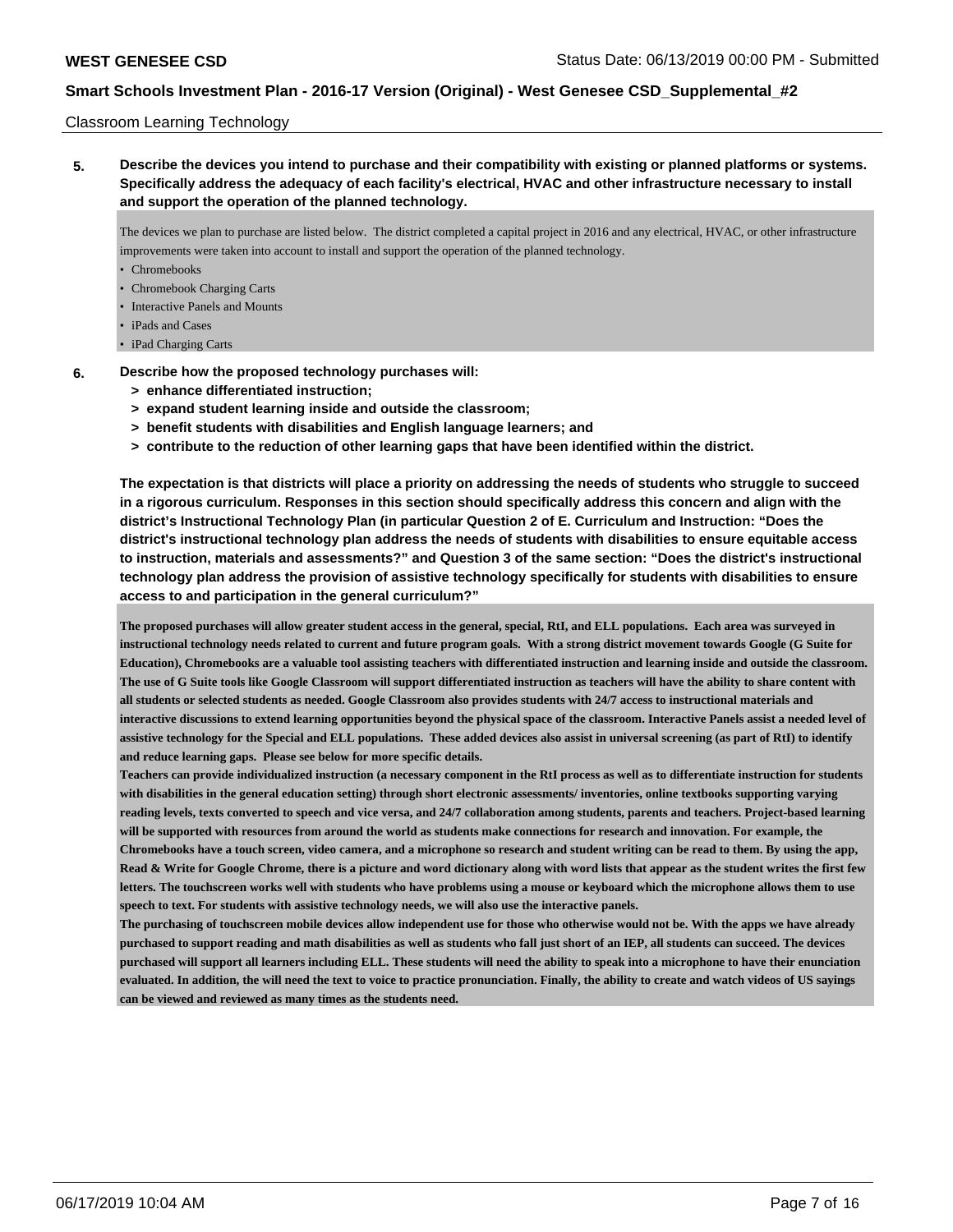## Classroom Learning Technology

## **7. Where appropriate, describe how the proposed technology purchases will enhance ongoing communication with parents and other stakeholders and help the district facilitate technology-based regional partnerships, including distance learning and other efforts.**

Now that the district has the appropriate standard of infrastructure and bandwidth, teachers are able to expand their video conferencing projects. The district also purchases an eLearning service through the Central New York Regional Information Center which works with teachers to facilitate distance learning opportunities. The new purchases will allow teachers to continue and provide greater involvement. Utilizing G Suite and increased student access is also allowing teachers to enhance ongoing communication with parents. For example, teachers who use Google Classroom will have the ability to add parent/guardian automated email summaries to keep parents informed of class assignments relevant to their child. Emerging applications like Flipgrid will allow teachers to connect with classrooms across the globe, providing students an opportunity to communicate and collaborate with a global audience within a safe learning community.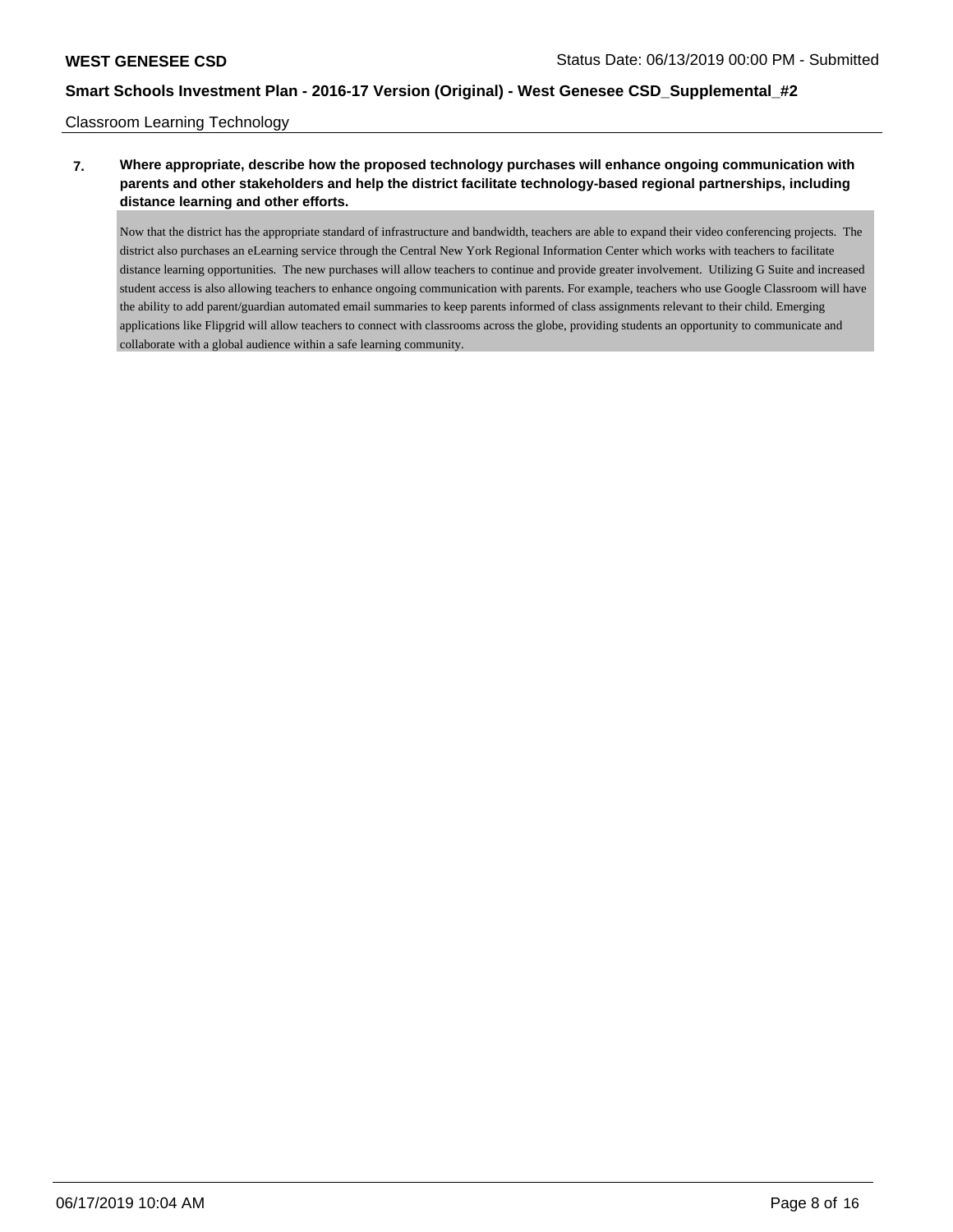### Classroom Learning Technology

**8. Describe the district's plan to provide professional development to ensure that administrators, teachers and staff can employ the technology purchased to enhance instruction successfully.**

**Note: This response should be aligned and expanded upon in accordance with your district's response to Question 1 of F. Professional Development of your Instructional Technology Plan: "Please provide a summary of professional development offered to teachers and staff, for the time period covered by this plan, to support technology to enhance teaching and learning. Please include topics, audience and method of delivery within your summary."**

Our professional development plan is a combination of paid professional hours (during the summer and after hours during the school year), workshop days, short sessions using an Instructional Technology Support Specialist from the Regional Information Center, making teachers aware of the Teaching Center and the resources it provides, utilizing building and district level turnkey trainers, self-paced independent learning. In addition to the professional development, other resources that will be utilized include building and district level teaching assistants, and BOCES RIC Services, which include BOCES ITD, Model Schools, E-Learning Connect, SLS, SIS & SIS Web, etc.

The following professional development opportunities are rooted in the SAMR model and will be implemented to support meaningful instructional technology integration for teachers:

#### **Online Professional Development Offerings**:

Provides teachers with an opportunity to grow professionally with the availability of 24/7 access to practical learning experiences. Teachers can learn a new skill as they prepare authentic lessons for their students. They can also participate in an active learning community that provides a collaborative space to reflect on their practice with the support and inspiration of their peers. Teachers can participate at their own pace under the guidance of an instructional technology leader.

#### **Instructional Screencasts**:

Provides teachers with "just in time" access to instructional video tutorials to help build capacity. Support materials are available when needed and teachers can learn new skills at their own pace.

#### **Instructional Technology Coaching**:

Provides teachers with job-embedded expertise to help transform practice in real-time. In collaboration with teachers, instructional coaches can help plan meaningful lessons, observe teachers and offer constructive feedback, and model lessons to demonstrate effective practice.

#### **Face-to-Face Workshops:**

Provides teachers with onsite instructional technology training during Superintendent's Conference Days, during the summer, and before/after school. Current planned training sessions include but are not limited to:

• Adobe Acrobat -- text, forms, and scanning

- Google Extensions/Apps
- Google Sites
- Hyperdocs
- Google Classroom
- Edpuzzle
- WeVideo
- Flipgrid
- Nearpod
- Padlet
- Powtoon
- Flipped/Blended Learning
- G Suite for elementary & secondary
- BrainPop
- ActivInspire -- containers and magic ink
- Formative Assessment Tools -- socrative, kahoot, plickers, quizziz
- YouTube Ed
- Coding
- Digital Storytelling -- storybird
- **9. Districts must contact the SUNY/CUNY teacher preparation program that supplies the largest number of the district's new teachers to request advice on innovative uses and best practices at the intersection of pedagogy and educational technology.**
	- By checking this box, you certify that you have contacted the SUNY/CUNY teacher preparation program that supplies the largest number of your new teachers to request advice on these issues.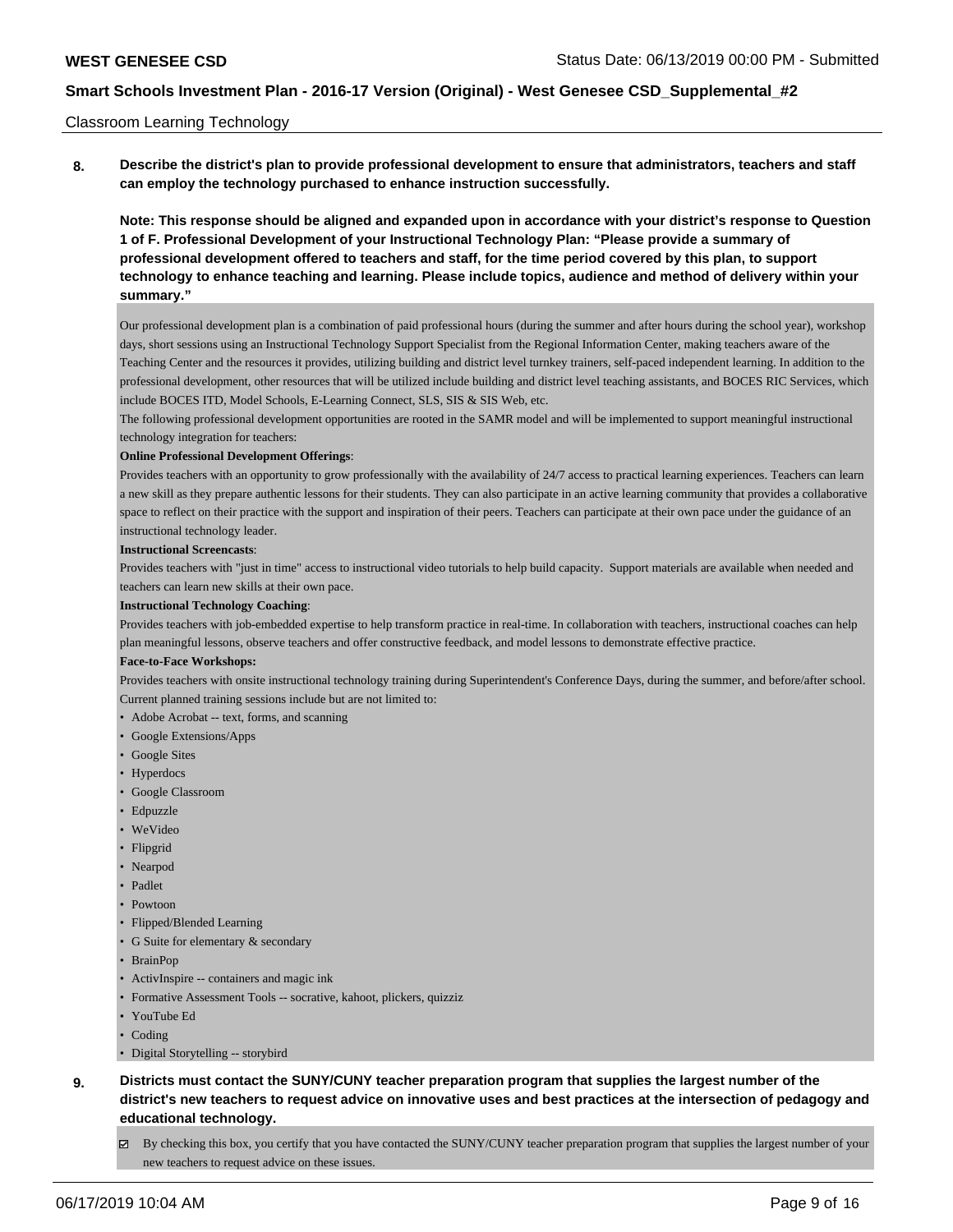Classroom Learning Technology

**9a. Please enter the name of the SUNY or CUNY Institution that you contacted.**

SUNY Cortland

**9b. Enter the primary Institution phone number.**

607-753-5528

**9c. Enter the name of the contact person with whom you consulted and/or will be collaborating with on innovative uses of technology and best practices.**

Dr. Chris Widdall

**10. A district whose Smart Schools Investment Plan proposes the purchase of technology devices and other hardware must account for nonpublic schools in the district.**

**Are there nonpublic schools within your school district?**

Yes

 $\square$  No

**10a. Describe your plan to loan purchased hardware to nonpublic schools within your district. The plan should use your district's nonpublic per-student loan amount calculated below, within the framework of the guidance. Please enter the date by which nonpublic schools must request classroom technology items. Also, specify in your response the devices that the nonpublic schools have requested, as well as in the in the Budget and the Expenditure Table at the end of the page.**

We have already hit the \$250 per pupil maximum loan amount in our previous plan.

**10b. A final Smart Schools Investment Plan cannot be approved until school authorities have adopted regulations specifying the date by which requests from nonpublic schools for the purchase and loan of Smart Schools Bond Act classroom technology must be received by the district.**

 $\boxtimes$  By checking this box, you certify that you have such a plan and associated regulations in place that have been made public.

**11. Nonpublic Classroom Technology Loan Calculator**

**The Smart Schools Bond Act provides that any Classroom Learning Technology purchases made using Smart Schools funds shall be lent, upon request, to nonpublic schools in the district. However, no school district shall be required to loan technology in amounts greater than the total obtained and spent on technology pursuant to the Smart Schools Bond Act and the value of such loan may not exceed the total of \$250 multiplied by the nonpublic school enrollment in the base year at the time of enactment.**

**See:**

**http://www.p12.nysed.gov/mgtserv/smart\_schools/docs/Smart\_Schools\_Bond\_Act\_Guidance\_04.27.15\_Final.pdf.**

|                                       | 1. Classroom<br>Technology<br>Sub-allocation | l 2. Public<br>l Enrollment<br>$(2014 - 15)$ | l 3. Nonpublic<br>Enrollment<br>(2014-15) | 4. Sum of<br>l Public and<br>l Nonpublic<br>Enrollment                                        | 15. Total Per<br>Pupil Sub-<br>allocation | 6. Total<br>Nonpublic Loan<br>Amount |
|---------------------------------------|----------------------------------------------|----------------------------------------------|-------------------------------------------|-----------------------------------------------------------------------------------------------|-------------------------------------------|--------------------------------------|
| Calculated Nonpublic Loan<br>l Amount |                                              |                                              |                                           | (No Response)   (No Response)   (No Response)   (No Response)   (No Response)   (No Response) |                                           |                                      |

**12. To ensure the sustainability of technology purchases made with Smart Schools funds, districts must demonstrate a long-term plan to maintain and replace technology purchases supported by Smart Schools Bond Act funds. This sustainability plan shall demonstrate a district's capacity to support recurring costs of use that are ineligible for Smart Schools Bond Act funding such as device maintenance, technical support, Internet and wireless fees, maintenance of hotspots, staff professional development, building maintenance and the replacement of incidental items. Further, such a sustainability plan shall include a long-term plan for the replacement of purchased devices and equipment at the end of their useful life with other funding sources.**

 $\boxtimes$  By checking this box, you certify that the district has a sustainability plan as described above.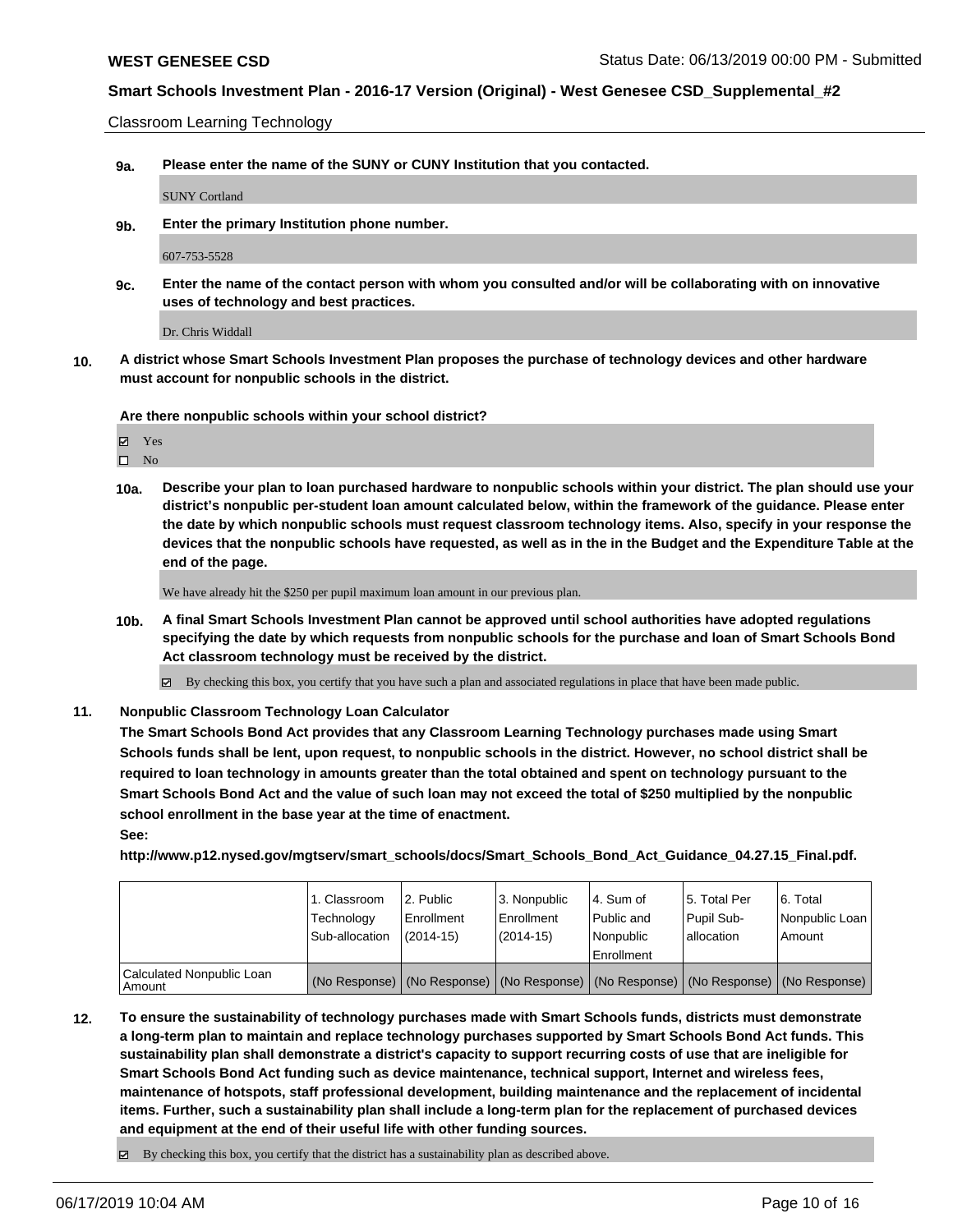Classroom Learning Technology

**13. Districts must ensure that devices purchased with Smart Schools Bond funds will be distributed, prepared for use, maintained and supported appropriately. Districts must maintain detailed device inventories in accordance with generally accepted accounting principles.**

By checking this box, you certify that the district has a distribution and inventory management plan and system in place.

**14. If you are submitting an allocation for Classroom Learning Technology complete this table. Note that the calculated Total at the bottom of the table must equal the Total allocation for this category that you entered in the SSIP Overview overall budget.**

|                          | Sub-Allocation |
|--------------------------|----------------|
| Interactive Whiteboards  | 54,930         |
| <b>Computer Servers</b>  | l 0            |
| <b>Desktop Computers</b> | l O            |
| Laptop Computers         | 788,740        |
| <b>Tablet Computers</b>  | 44,100         |
| <b>Other Costs</b>       | 197,235        |
| Totals:                  | 1,085,005      |

**15. Please detail the type, quantity, per unit cost and total cost of the eligible items under each sub-category. This is especially important for any expenditures listed under the "Other" category. All expenditures must be capital-bond eligible to be reimbursed through the SSBA. If you have any questions, please contact us directly through smartschools@nysed.gov.**

**Please specify in the "Item to be Purchased" field which specific expenditures and items are planned to meet the district's nonpublic loan requirement, if applicable.**

**NOTE: Wireless Access Points that will be loaned/purchased for nonpublic schools should ONLY be included in this category, not under School Connectivity, where public school districts would list them.**

| Select the allowable expenditure<br>type.<br>Repeat to add another item under | Item to be Purchased                     | Quantity        | Cost per Item | <b>Total Cost</b> |
|-------------------------------------------------------------------------------|------------------------------------------|-----------------|---------------|-------------------|
| each type.                                                                    |                                          |                 |               |                   |
| <b>Laptop Computers</b>                                                       | ACER C738 11.6 4GB 16GB Touch<br>Chrome  | 2,260           | 349           | 788,740           |
| <b>Other Costs</b>                                                            | <b>EDU Chrome OS White Glove Service</b> | 2,260           | 13            | 29,380            |
| <b>Other Costs</b>                                                            | Acad Google Chrome OS mgt Lic            | 2,260           | 25            | 56,500            |
| <b>Other Costs</b>                                                            | Bretford 36U Chromebook Charge<br>Cart   | 60              | 1,520         | 91,200            |
| <b>Other Costs</b>                                                            | Belkin Tablet Store & Charging Station   | 21              | 160           | 3,360             |
| <b>Tablet Computers</b>                                                       | iPad Air 2 Wi-Fi 16GB 10-Pak             | 15              | 2,940         | 44,100            |
| <b>Other Costs</b>                                                            | Gripcase iPad Case F/iPad Air            | 157             | 30            | 4,710             |
| <b>Other Costs</b>                                                            | Ergotron iPad Charging Cart              | 5               | 2,417         | 12,085            |
| Interactive Whiteboards                                                       | Promethean ActivPanel Touch 75           | 10              | 4,450         | 44,500            |
| Interactive Whiteboards                                                       | Promethean Wall Mount Kit                | 10 <sup>1</sup> | 1,043         | 10,430            |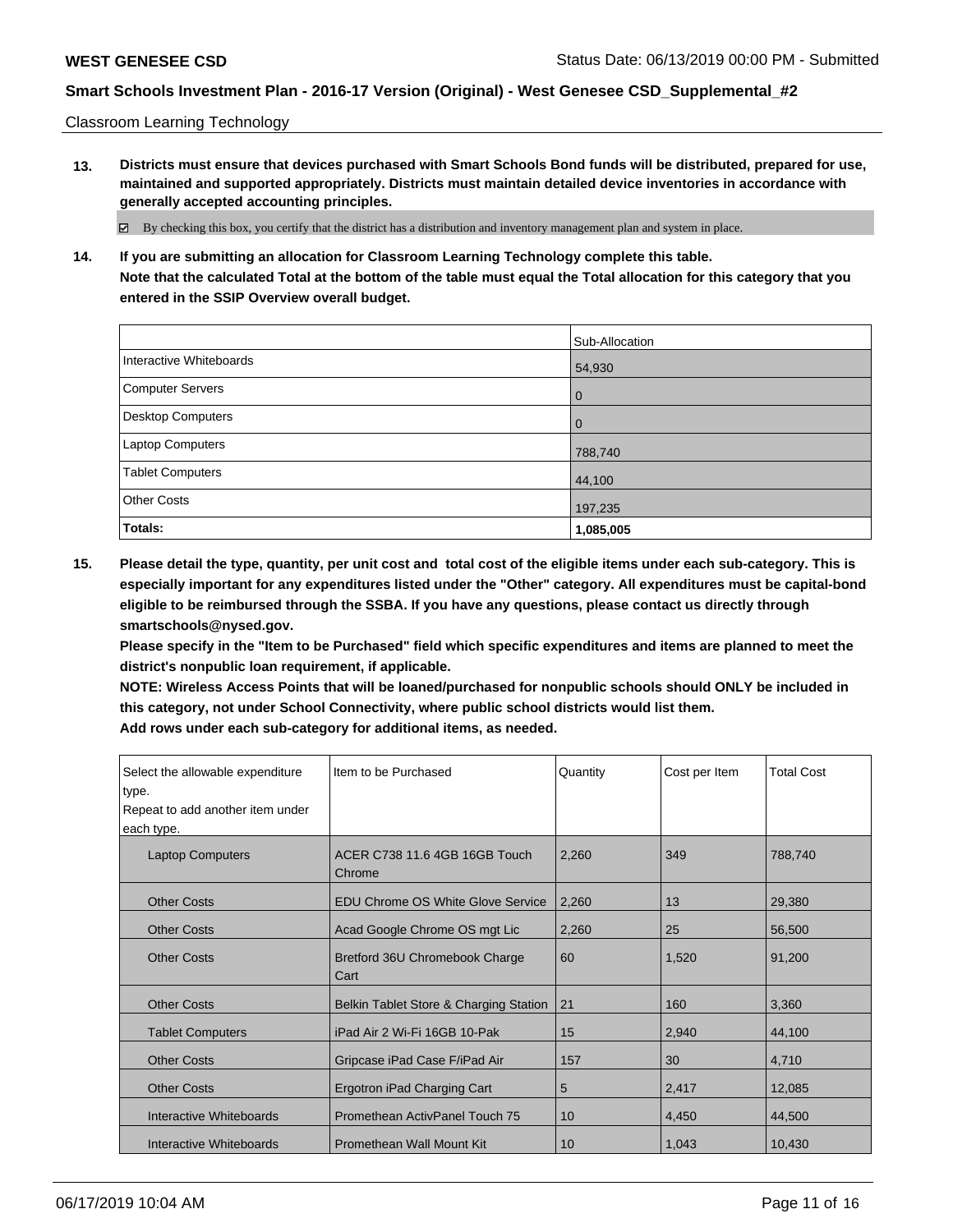### Pre-Kindergarten Classrooms

**1. Provide information regarding how and where the district is currently serving pre-kindergarten students and justify the need for additional space with enrollment projections over 3 years.**

(No Response)

- **2. Describe the district's plan to construct, enhance or modernize education facilities to accommodate prekindergarten programs. Such plans must include:**
	- **Specific descriptions of what the district intends to do to each space;**
	- **An affirmation that pre-kindergarten classrooms will contain a minimum of 900 square feet per classroom;**
	- **The number of classrooms involved;**
	- **The approximate construction costs per classroom; and**
	- **Confirmation that the space is district-owned or has a long-term lease that exceeds the probable useful life of the improvements.**

(No Response)

**3. Smart Schools Bond Act funds may only be used for capital construction costs. Describe the type and amount of additional funds that will be required to support ineligible ongoing costs (e.g. instruction, supplies) associated with any additional pre-kindergarten classrooms that the district plans to add.**

(No Response)

**4. All plans and specifications for the erection, repair, enlargement or remodeling of school buildings in any public school district in the State must be reviewed and approved by the Commissioner. Districts that plan capital projects using their Smart Schools Bond Act funds will undergo a Preliminary Review Process by the Office of Facilities Planning.**

**Please indicate on a separate row each project number given to you by the Office of Facilities Planning.**

| Project Number |  |
|----------------|--|
| (No Response)  |  |
|                |  |

**5. If you have made an allocation for Pre-Kindergarten Classrooms, complete this table.**

**Note that the calculated Total at the bottom of the table must equal the Total allocation for this category that you entered in the SSIP Overview overall budget.**

|                                          | Sub-Allocation |
|------------------------------------------|----------------|
| Construct Pre-K Classrooms               | (No Response)  |
| Enhance/Modernize Educational Facilities | (No Response)  |
| <b>Other Costs</b>                       | (No Response)  |
| Totals:                                  | 0              |

**6. Please detail the type, quantity, per unit cost and total cost of the eligible items under each sub-category. This is especially important for any expenditures listed under the "Other" category. All expenditures must be capital-bond eligible to be reimbursed through the SSBA. If you have any questions, please contact us directly through smartschools@nysed.gov.**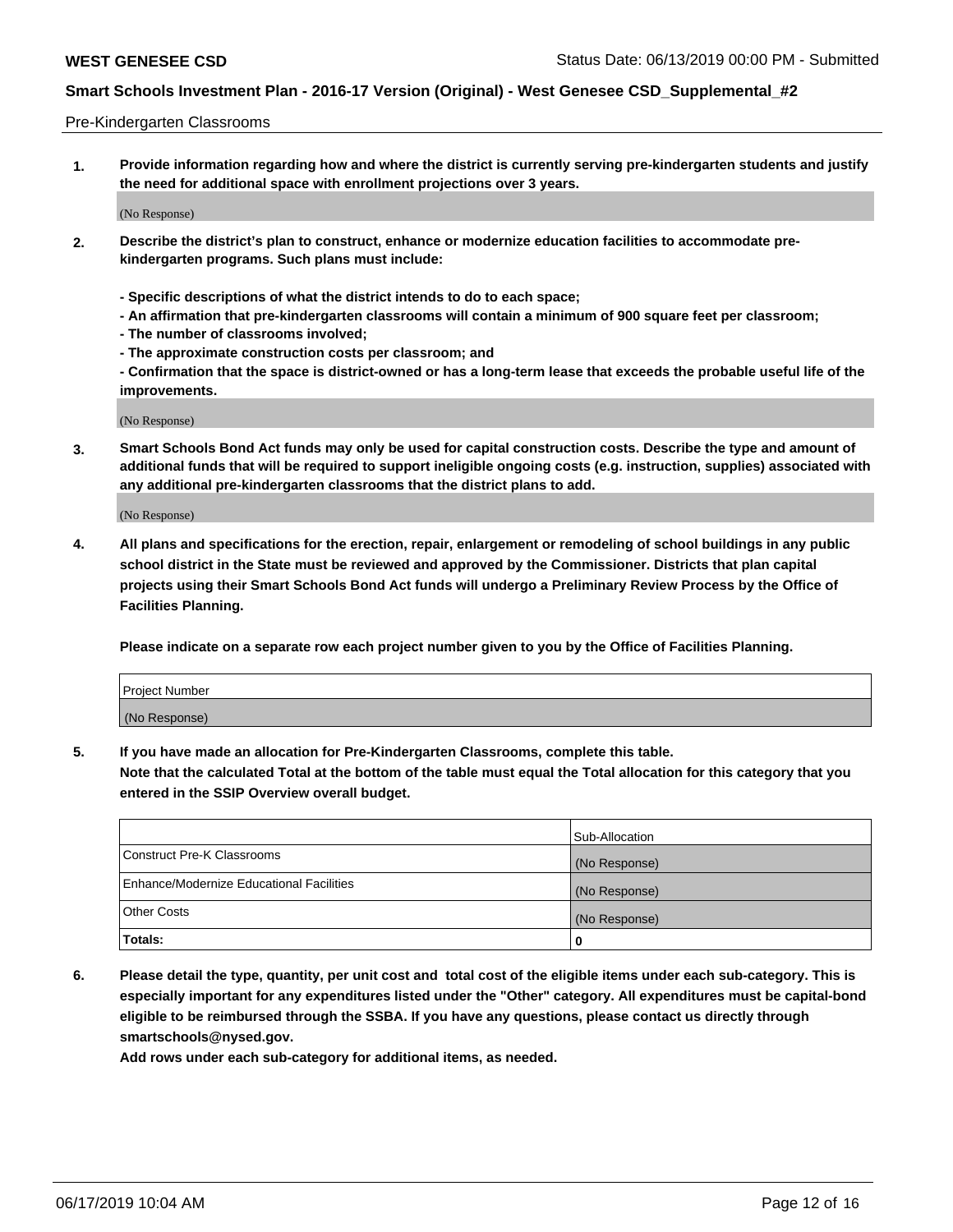Pre-Kindergarten Classrooms

| Select the allowable expenditure | Item to be purchased | Quantity      | Cost per Item | <b>Total Cost</b> |
|----------------------------------|----------------------|---------------|---------------|-------------------|
| type.                            |                      |               |               |                   |
| Repeat to add another item under |                      |               |               |                   |
| each type.                       |                      |               |               |                   |
| (No Response)                    | (No Response)        | (No Response) | (No Response) | (No Response)     |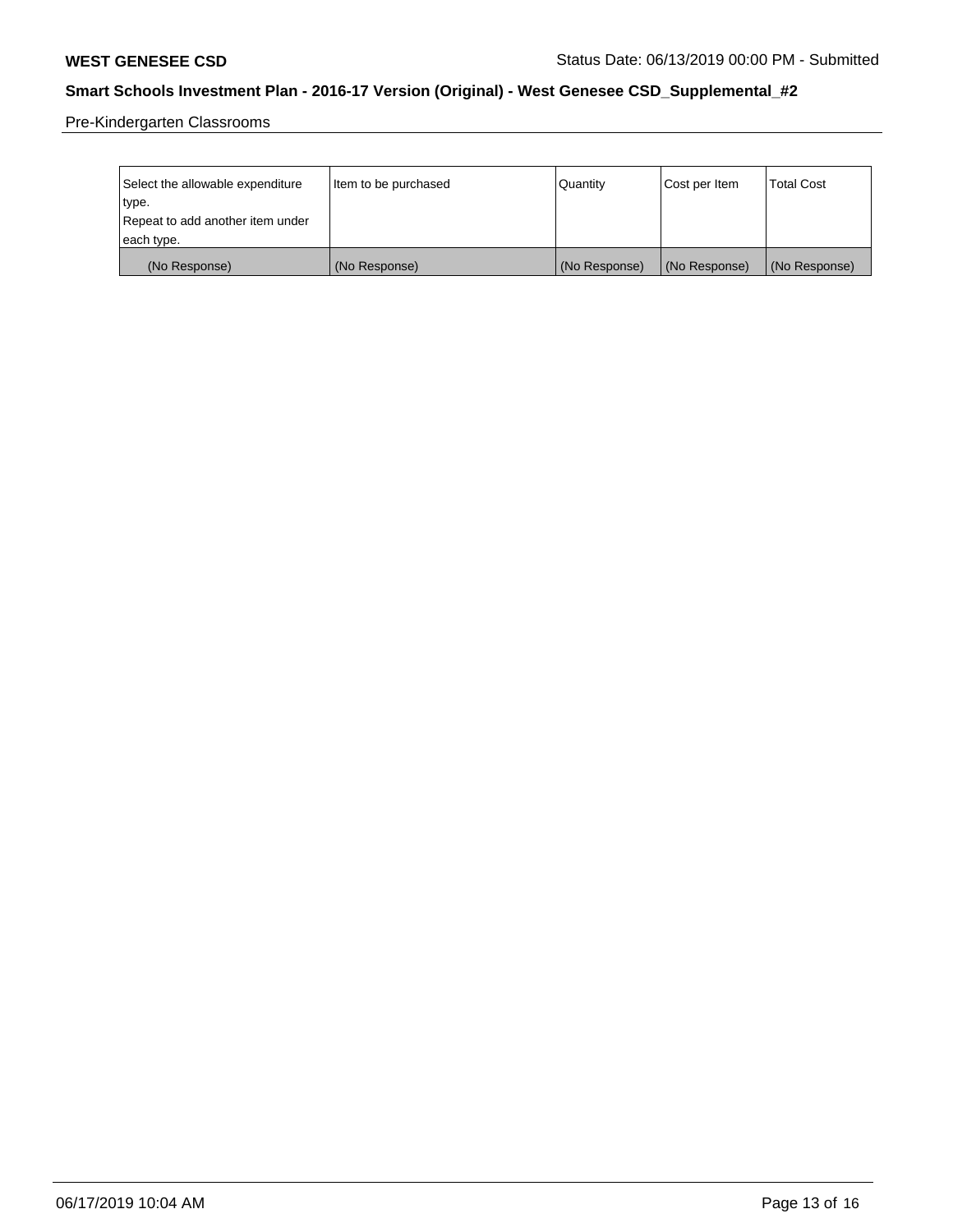Replace Transportable Classrooms

**1. Describe the district's plan to construct, enhance or modernize education facilities to provide high-quality instructional space by replacing transportable classrooms.**

(No Response)

**2. All plans and specifications for the erection, repair, enlargement or remodeling of school buildings in any public school district in the State must be reviewed and approved by the Commissioner. Districts that plan capital projects using their Smart Schools Bond Act funds will undergo a Preliminary Review Process by the Office of Facilities Planning.**

**Please indicate on a separate row each project number given to you by the Office of Facilities Planning.**

| Project Number |  |
|----------------|--|
|                |  |
|                |  |
|                |  |
|                |  |
| (No Response)  |  |
|                |  |
|                |  |
|                |  |

**3. For large projects that seek to blend Smart Schools Bond Act dollars with other funds, please note that Smart Schools Bond Act funds can be allocated on a pro rata basis depending on the number of new classrooms built that directly replace transportable classroom units.**

**If a district seeks to blend Smart Schools Bond Act dollars with other funds describe below what other funds are being used and what portion of the money will be Smart Schools Bond Act funds.**

(No Response)

**4. If you have made an allocation for Replace Transportable Classrooms, complete this table. Note that the calculated Total at the bottom of the table must equal the Total allocation for this category that you entered in the SSIP Overview overall budget.**

|                                                | Sub-Allocation |
|------------------------------------------------|----------------|
| Construct New Instructional Space              | (No Response)  |
| Enhance/Modernize Existing Instructional Space | (No Response)  |
| <b>Other Costs</b>                             | (No Response)  |
| Totals:                                        | 0              |

**5. Please detail the type, quantity, per unit cost and total cost of the eligible items under each sub-category. This is especially important for any expenditures listed under the "Other" category. All expenditures must be capital-bond eligible to be reimbursed through the SSBA. If you have any questions, please contact us directly through smartschools@nysed.gov.**

| Select the allowable expenditure | Item to be purchased | Quantity      | Cost per Item | Total Cost    |
|----------------------------------|----------------------|---------------|---------------|---------------|
| type.                            |                      |               |               |               |
| Repeat to add another item under |                      |               |               |               |
| each type.                       |                      |               |               |               |
| (No Response)                    | (No Response)        | (No Response) | (No Response) | (No Response) |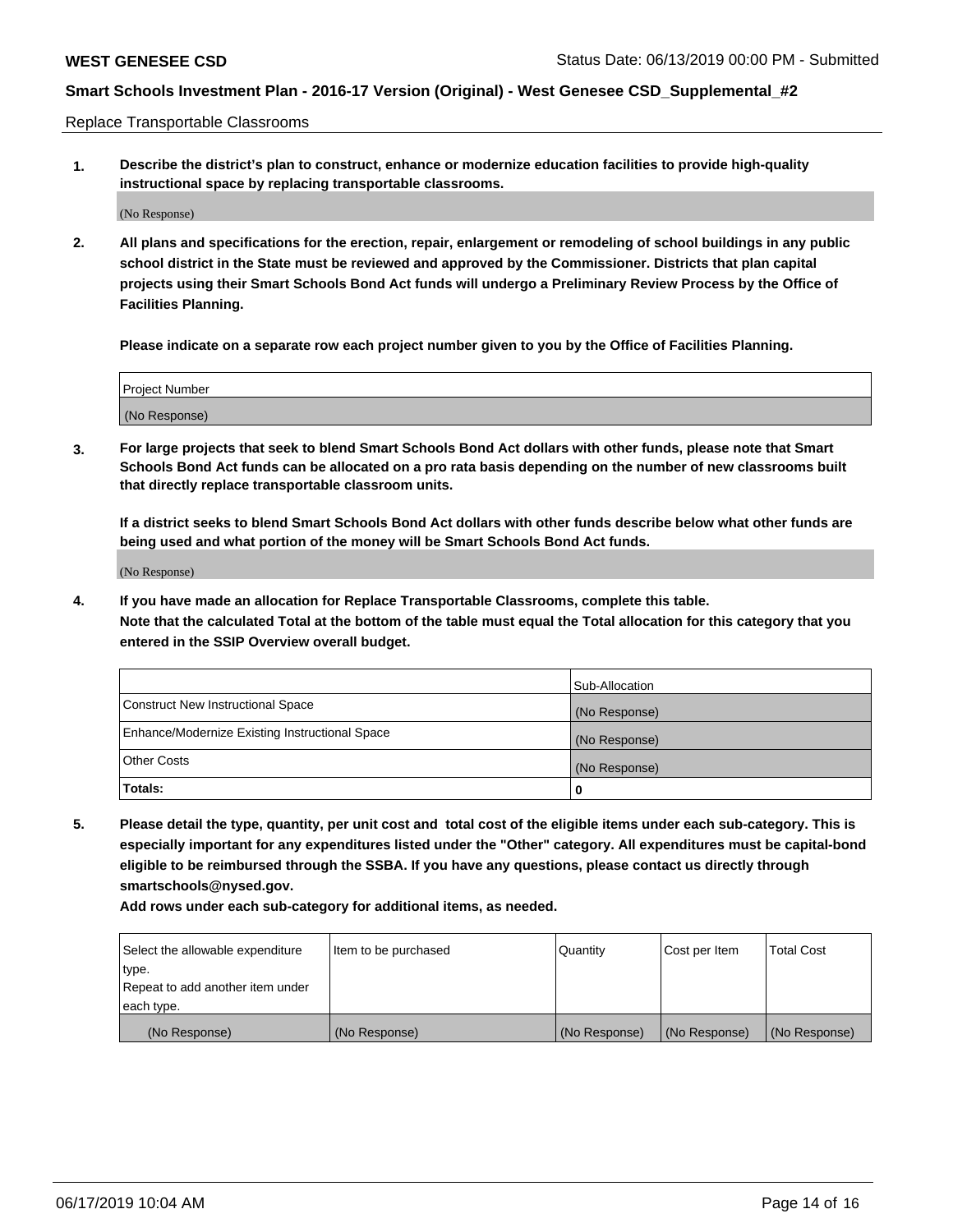High-Tech Security Features

**1. Describe how you intend to use Smart Schools Bond Act funds to install high-tech security features in school buildings and on school campuses.**

(No Response)

**2. All plans and specifications for the erection, repair, enlargement or remodeling of school buildings in any public school district in the State must be reviewed and approved by the Commissioner. Districts that plan capital projects using their Smart Schools Bond Act funds will undergo a Preliminary Review Process by the Office of Facilities Planning.** 

**Please indicate on a separate row each project number given to you by the Office of Facilities Planning.**

| <b>Project Number</b> |  |
|-----------------------|--|
| (No Response)         |  |

- **3. Was your project deemed eligible for streamlined Review?**
	- Yes  $\square$  No
- **4. Include the name and license number of the architect or engineer of record.**

| Name          | License Number |
|---------------|----------------|
| (No Response) | (No Response)  |

**5. If you have made an allocation for High-Tech Security Features, complete this table.**

**Note that the calculated Total at the bottom of the table must equal the Total allocation for this category that you entered in the SSIP Overview overall budget.**

|                                                      | Sub-Allocation |
|------------------------------------------------------|----------------|
| Capital-Intensive Security Project (Standard Review) | (No Response)  |
| <b>Electronic Security System</b>                    | (No Response)  |
| <b>Entry Control System</b>                          | (No Response)  |
| Approved Door Hardening Project                      | (No Response)  |
| <b>Other Costs</b>                                   | (No Response)  |
| Totals:                                              | 0              |

**6. Please detail the type, quantity, per unit cost and total cost of the eligible items under each sub-category. This is especially important for any expenditures listed under the "Other" category. All expenditures must be capital-bond eligible to be reimbursed through the SSBA. If you have any questions, please contact us directly through smartschools@nysed.gov.**

| Select the allowable expenditure | Item to be purchased | l Quantitv    | Cost per Item | <b>Total Cost</b> |
|----------------------------------|----------------------|---------------|---------------|-------------------|
| type.                            |                      |               |               |                   |
| Repeat to add another item under |                      |               |               |                   |
| each type.                       |                      |               |               |                   |
| (No Response)                    | (No Response)        | (No Response) | (No Response) | (No Response)     |